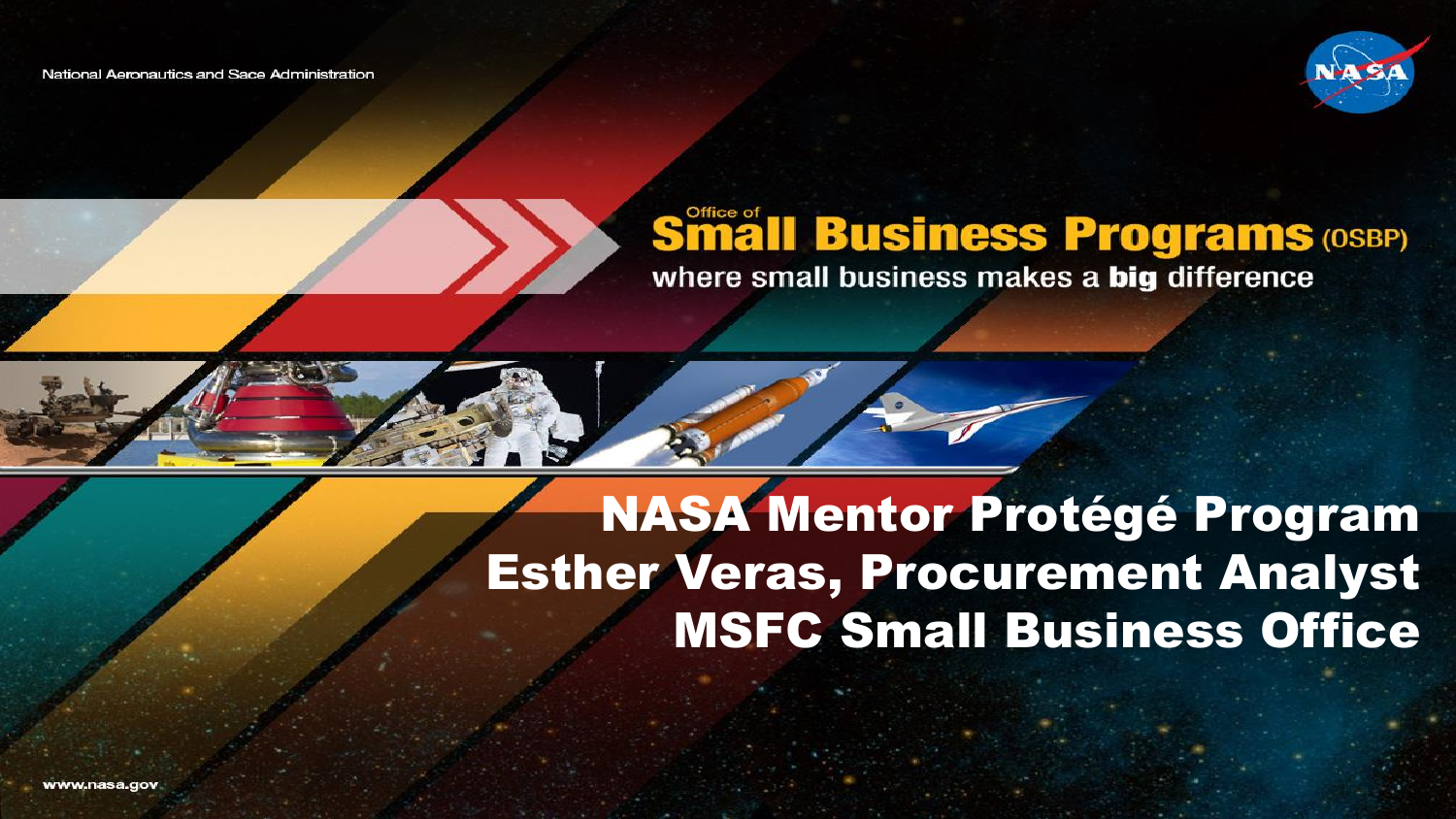#### Purpose

The NASA Mentor-Protégé Program encourages NASA prime contractors to assist eligible protégés, thereby enhancing the protégés' capabilities to perform NASA contracts and subcontracts.

The NASA Mentor-Protégé Program fosters the establishment of long-term business relationships between these entities and NASA prime contractors, and increasing the overall number of these entities that receive NASA contract and subcontract awards.

2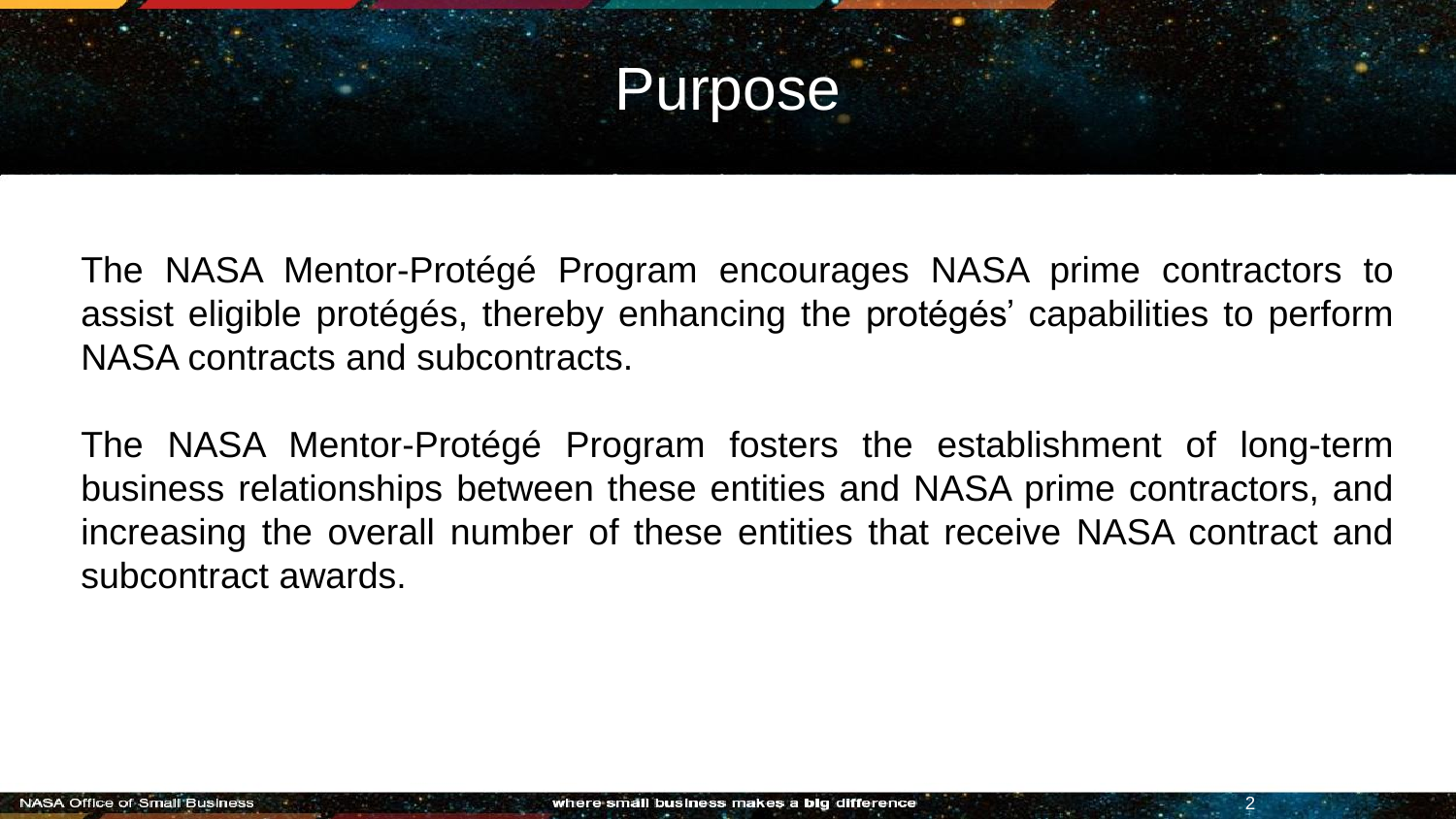

#### The Small Business Administration has granted NASA the approval to operate the NASA Agency's Mentor-Protégé Program through **February 20, 2023**.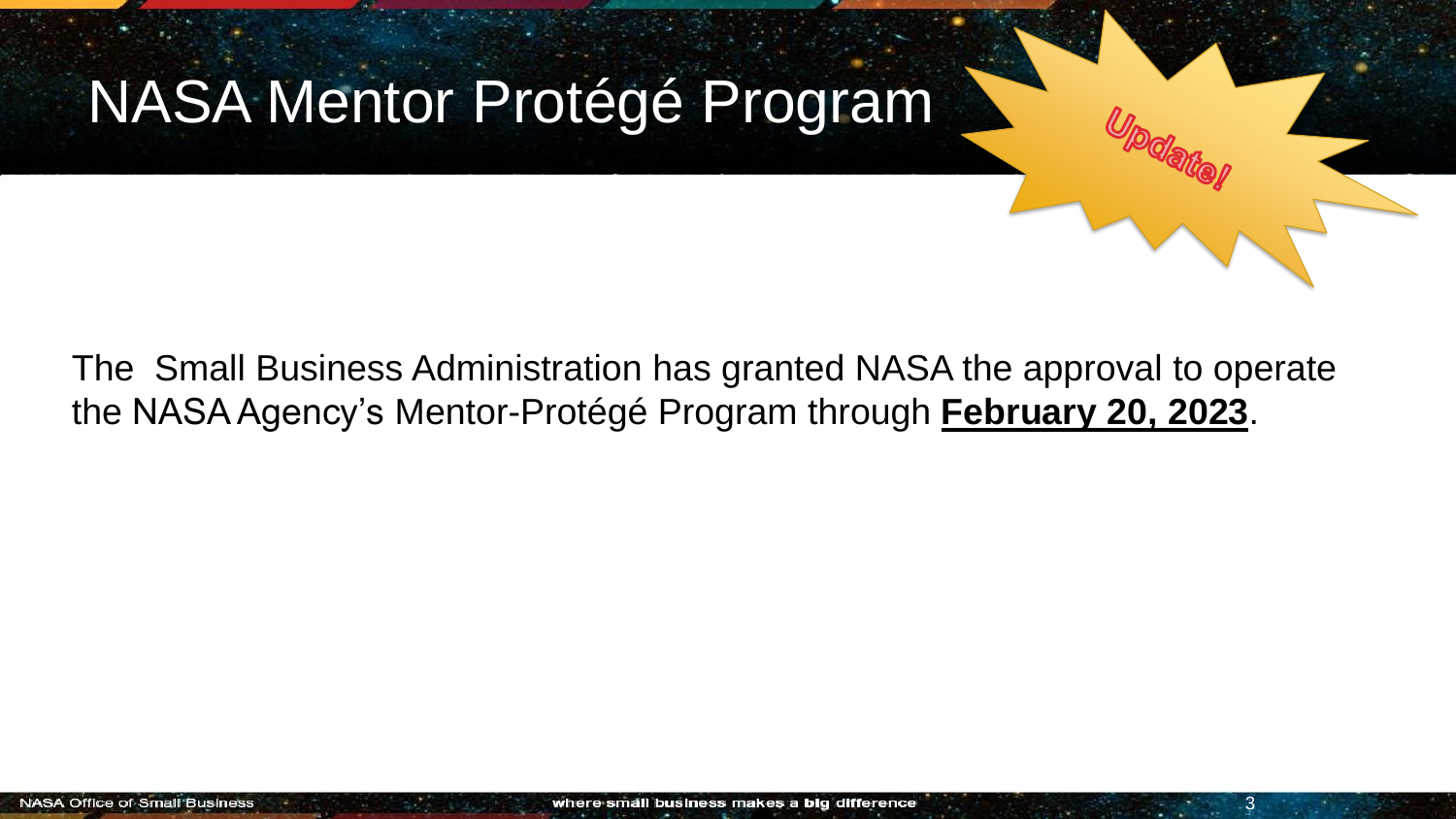## Benefits of NASA Mentor Protégé Program

#### **For Mentors:**

- Tracking opportunities<br>Track provident opportunities on the setting of the mail business concern • Develop long-term business relationships with small business concerns
- Develop a qualified small business subcontracting base
- Accrue credit toward small business subcontracting goals

#### **For Protégés:**

- Receive relevant technical and developmental assistance
- Qualify for sole-source contracts from mentors

#### **For All Participants:**

- Cultivate teaming opportunities with their partners to win new contracts and/or subcontracts
- Engage the MPP as a marketing tool
- Foster networking opportunities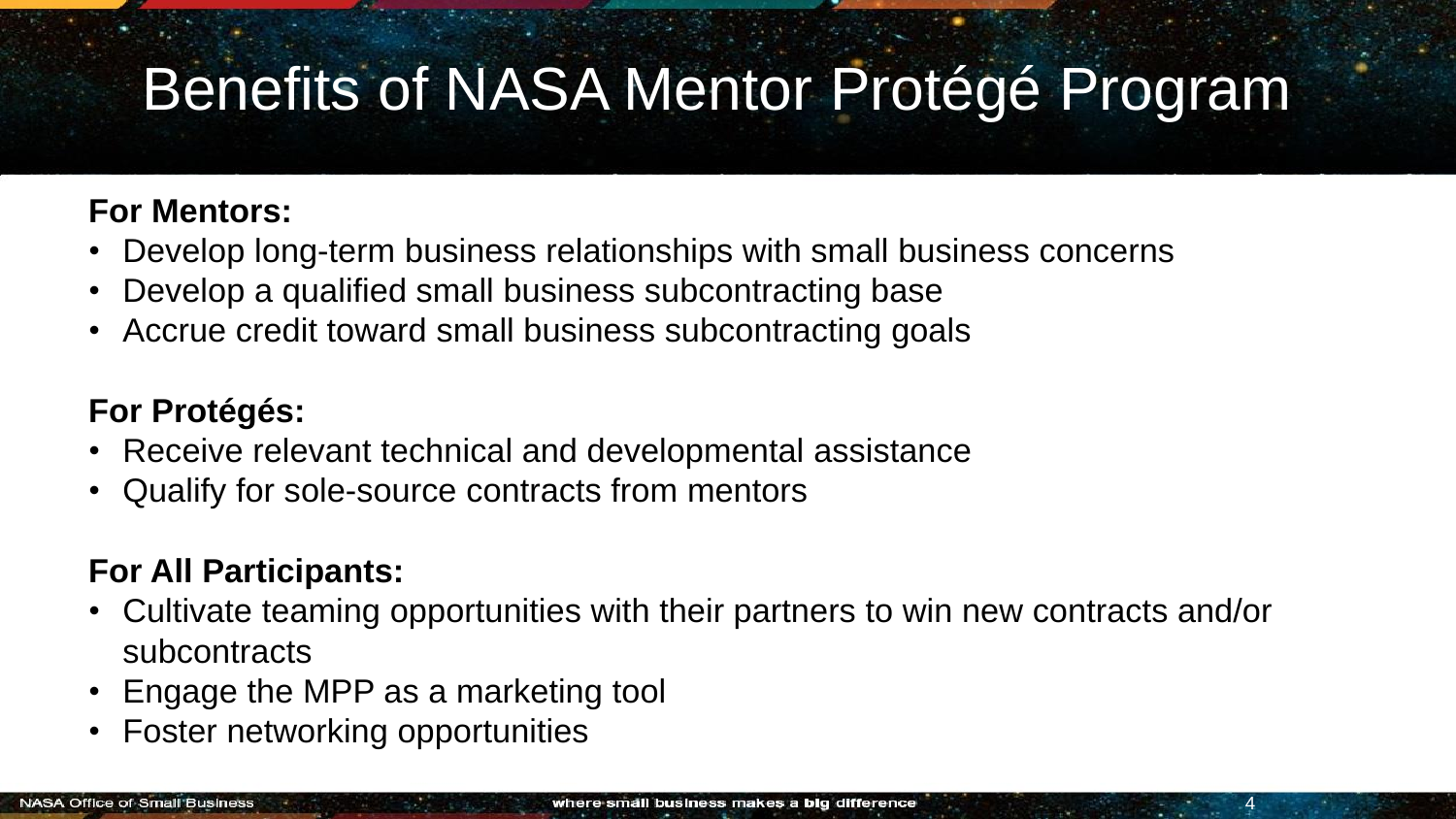## Mentor Eligibility

#### **The Mentor must:**

- Must be a large prime contractor performing under NASA contracts with at least one active and approved subcontracting plan, as required by FAR 19.7.
- Must be eligible to receive Federal contracting awards; and
- Must apply and be approved as a mentor by the NASA Office of Small Business Programs. Mentors must establish initial eligibility by submitting their mentor application for approval.
- Mentor approval letter is good for 6 years from date of letter.
- Mentors are not limited in the amount of Mentor Protégé agreements they may have at the same time.

\*The NASA Mentor Application form can be found at: <https://www.osbp.nasa.gov/mentor-downloads.html>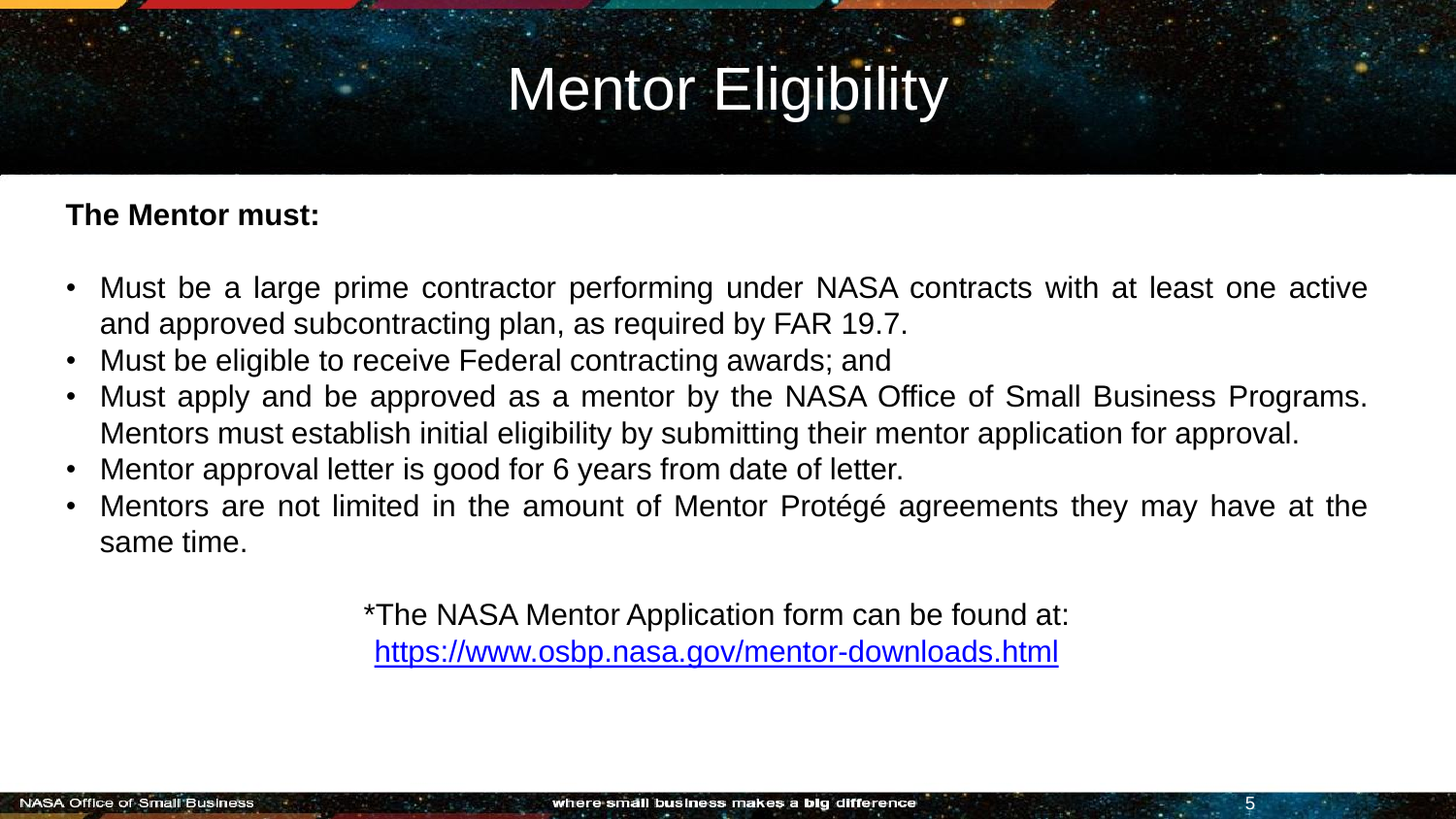## NASA Approved Mentors

| <b>NASA APPROVED MENTOR</b>                     | POINT OF CONTACT           | <b>PHONE NUMBER</b> |
|-------------------------------------------------|----------------------------|---------------------|
| <b>AECOM Technical Services, Inc.</b>           | Tom Horan                  | 650-604-0974        |
| Aerojet Rocketdyne                              | <b>Andrew Volpendesta</b>  | 916-355-6543        |
| <b>Assurance Technology Corporation</b>         | <b>Michael Renfroe</b>     | 978-369-8848        |
| <b>Booz Allen Hamilton</b>                      | Victoria Vo                | 703-902-3187        |
| CH <sub>2</sub> M                               | <b>Willie Franklin III</b> | 720-286-2274        |
| <b>General Dynamics C4 Systems</b>              | <b>Stephanie Poppe</b>     | 480-441-7255        |
| Hamilton Sundstrand Space Systems, Inc.         | <b>Richard Kaufman</b>     | 860-654-4002        |
| Honeywell Technology Solutions, Inc.            | Deborah Harman             | 410-964-7233        |
| <b>ITT Corporation Systems Division</b>         | Lynn Rhamy                 | 719-637-4508        |
| <b>ITT Information Systems</b>                  | Diana Choffy               | 719-599-1756        |
| Jacobs Technology, Inc.                         | <b>Karen Dahlman</b>       | 281-461-5224        |
| <b>Jet Propulsion Laboratory</b>                | <b>Stuart Imai</b>         | 818-354-2070        |
| <b>L-3 Communications Logistics Solutions</b>   | <b>Curtis Newton</b>       | 661-276-2602        |
| <b>Lockheed Martin Corporation</b>              | <b>Susannah Raheb</b>      | 407-306-2010        |
| Millennium Engineering and Integration          | <b>Daniel Deans</b>        | 703-413-7740        |
| Company                                         |                            |                     |
| Northrop Grumman Corporation                    | <b>Tizoc Loza</b>          | 703-875-8327        |
| <b>Orbital ATK Flight Systems Group</b>         | <b>Jenifer Scoffield</b>   | 435-863-2017        |
| Parsons Infrastructure & Technology Group, Inc. | Gloria Koch                | 808-748-7574        |
| QinetiQ North America, Inc.                     | <b>Faith Magne</b>         | 571-521-7606        |
| <b>Raytheon Company</b>                         | <b>Crystal King</b>        | 571-250-3725        |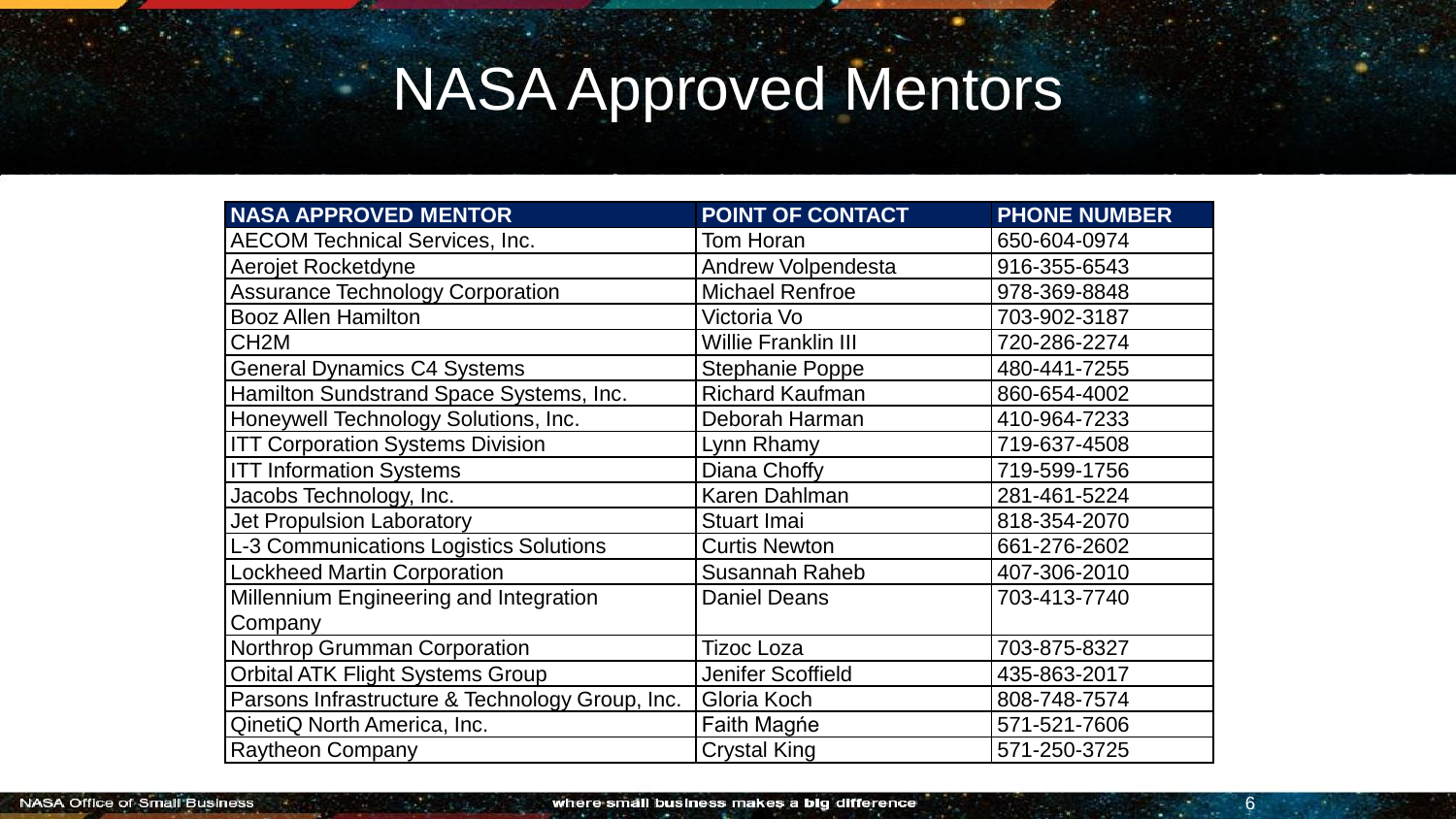## NASA Approved Mentors (cont.)

| <b>NASA APPROVED MENTOR</b>            | <b>POINT OF CONTACT</b> | <b>PHONE NUMBER</b> |
|----------------------------------------|-------------------------|---------------------|
| <b>SAIC</b>                            | Liz Tomka               | 703-677-2910        |
| Sierra Nevada Corporation              | Velinda Highfill        | 775-849-6507        |
| SGT, Inc.                              | <b>Hekima Qualls</b>    | 301-464-7263        |
| TASC, Inc.                             | Daphne Hill             | 703-449-3954        |
| <b>Teledyne Brown Engineering</b>      | <b>Harry Chaffee</b>    | 256-726-1241        |
| <b>Tetra Tech NUS</b>                  | <b>Ed Sussenguth</b>    | 510-302-6333        |
| The Boeing Company                     | Adriana Ocampo          | 786-265-4706        |
| <b>TYBRIN Corporation</b>              | <b>Michael Reid</b>     | 661-276-2009        |
| <b>Unisys Corporation</b>              | <b>Kevin Wilke</b>      | 703-867-2576        |
| URS Federal Services, Inc., an AECOM   | <b>Amanda Curtis</b>    | 256-544-7991        |
| Company                                |                         |                     |
| <b>UTC Aerospace Systems</b>           | Mary Ann Grant          | 281-333-8708        |
| <b>Wackenhut Services Incorporated</b> | <b>Mike Golden</b>      | 865-271-7671        |
| Wyle Laboratories, Inc.                | <b>Helen Lawley</b>     | 281-212-1354        |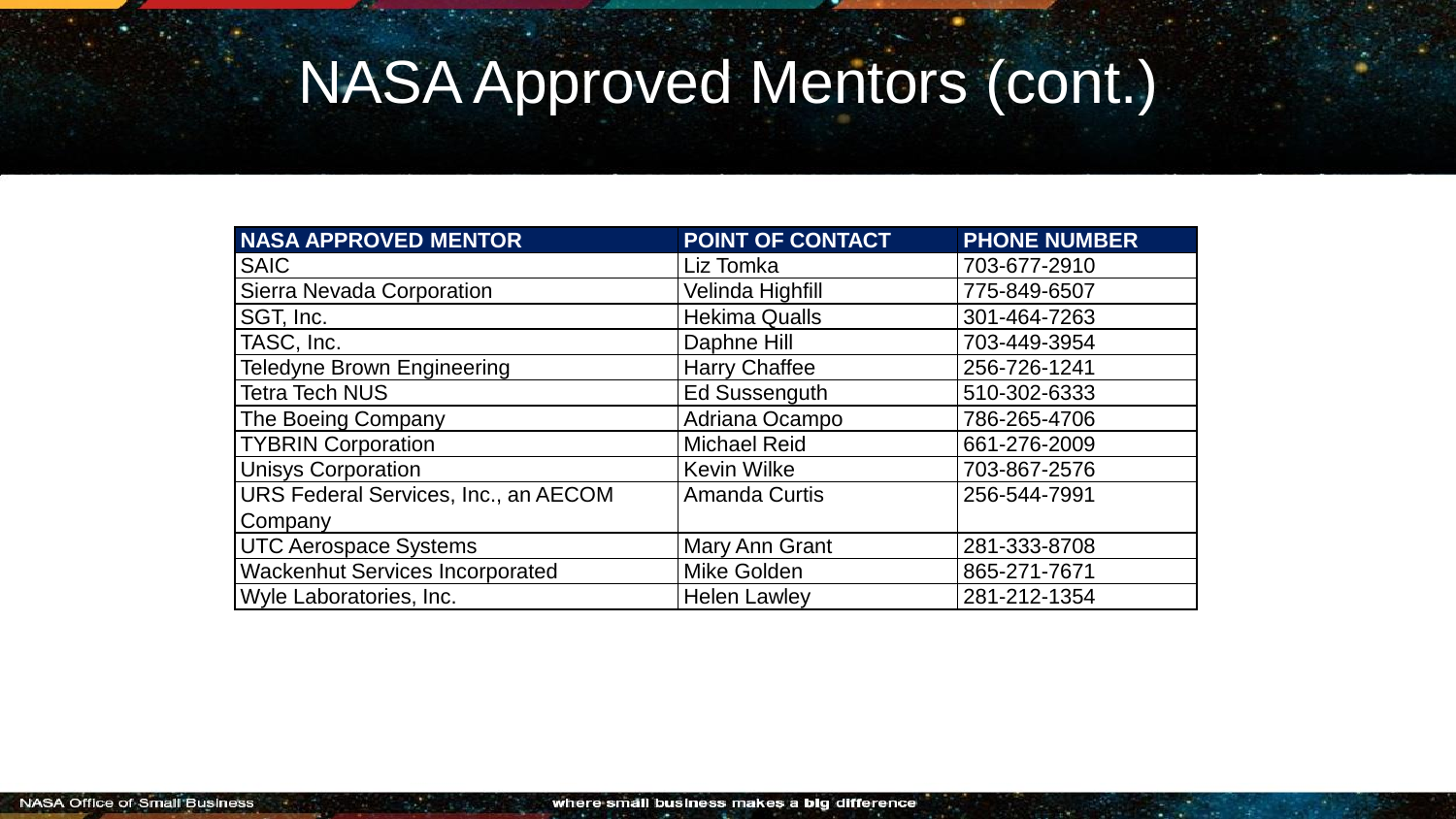# Protégé Eligibility

**To be eligible as a protégé, an entity must be one of the following:**

- A Small Disadvantaged Business (SDB),
- A Woman-Owned Small Business (WOSB),A Historically Black College or University (HBCU),
- A Minority-Serving Institution (MSI),
- A Veteran-Owned Small Business (VOSB)
- A Service-Disabled Veteran–Owned Small Business (SDVOSB),
- A Historically Underutilized Business Zone (HUBZone) Concern,
- A small business with an active NASA Small Business Innovation Research (SBIR) Phase II contract, or
- A company participating in the AbilityOne program.

**\*Protégés may only be in one active NASA Mentor Protégé agreement a time and may not participate in the NASA Mentor-Protégé program more than twice.** 

8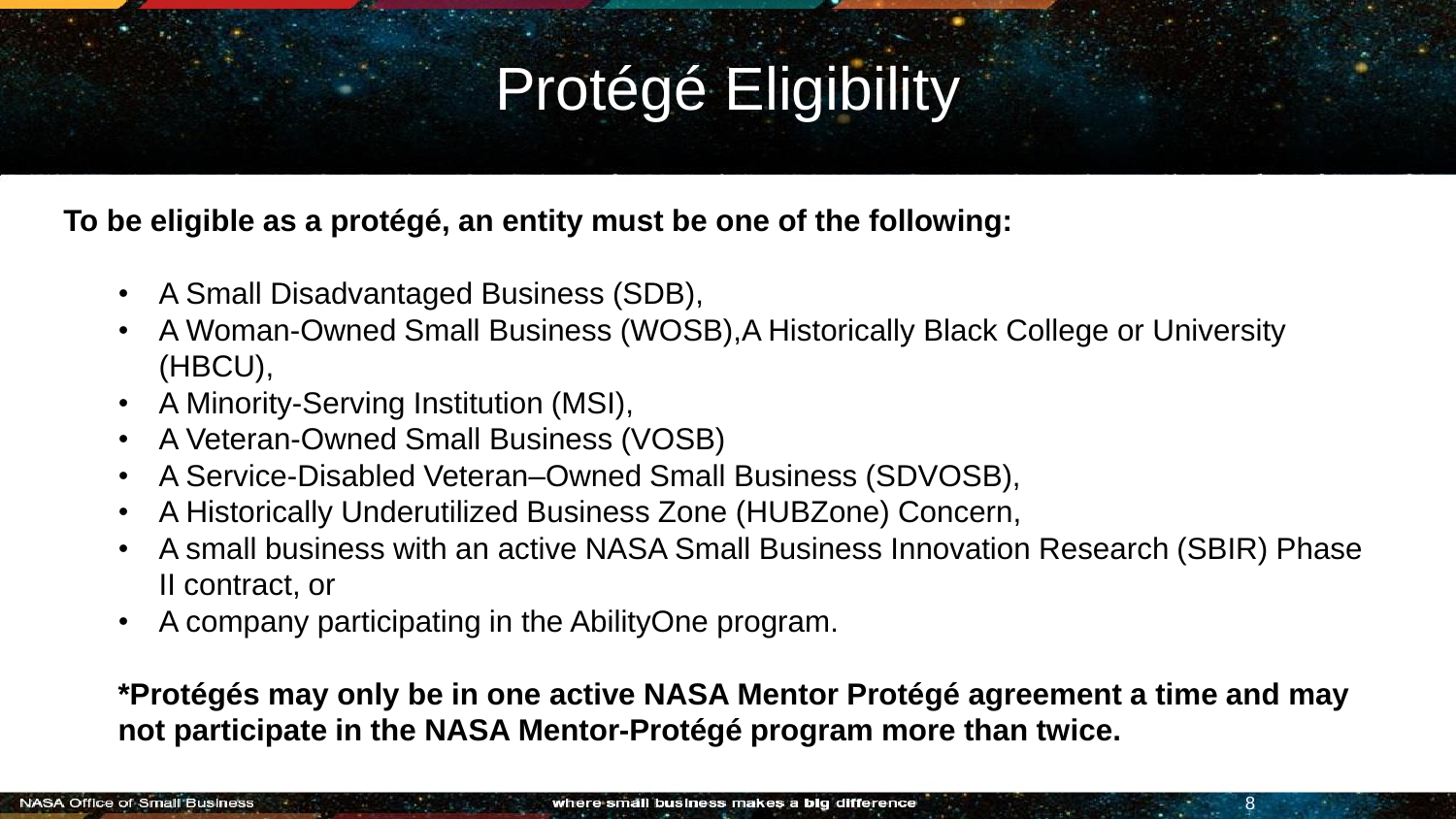### Types of Agreements

#### **Credit Agreements:**

In a credit-based mentor-protégé agreement, a mentor receives credit on a oneto-one basis toward its subcontracting goals. The credit is reported on the Individual Subcontract Report (ISR) for the specific contract, as identified prior to the approval of the agreement.

#### **Award Fee Pilot Program:**

Under the Award Fee Pilot Program, a mentor is eligible to receive an award fee at the end of the agreement period based upon the mentor's performance of providing developmental assistance to its protégé. During the pilot program, only NASA SBIR Phase II protégés are eligible to participate with mentors.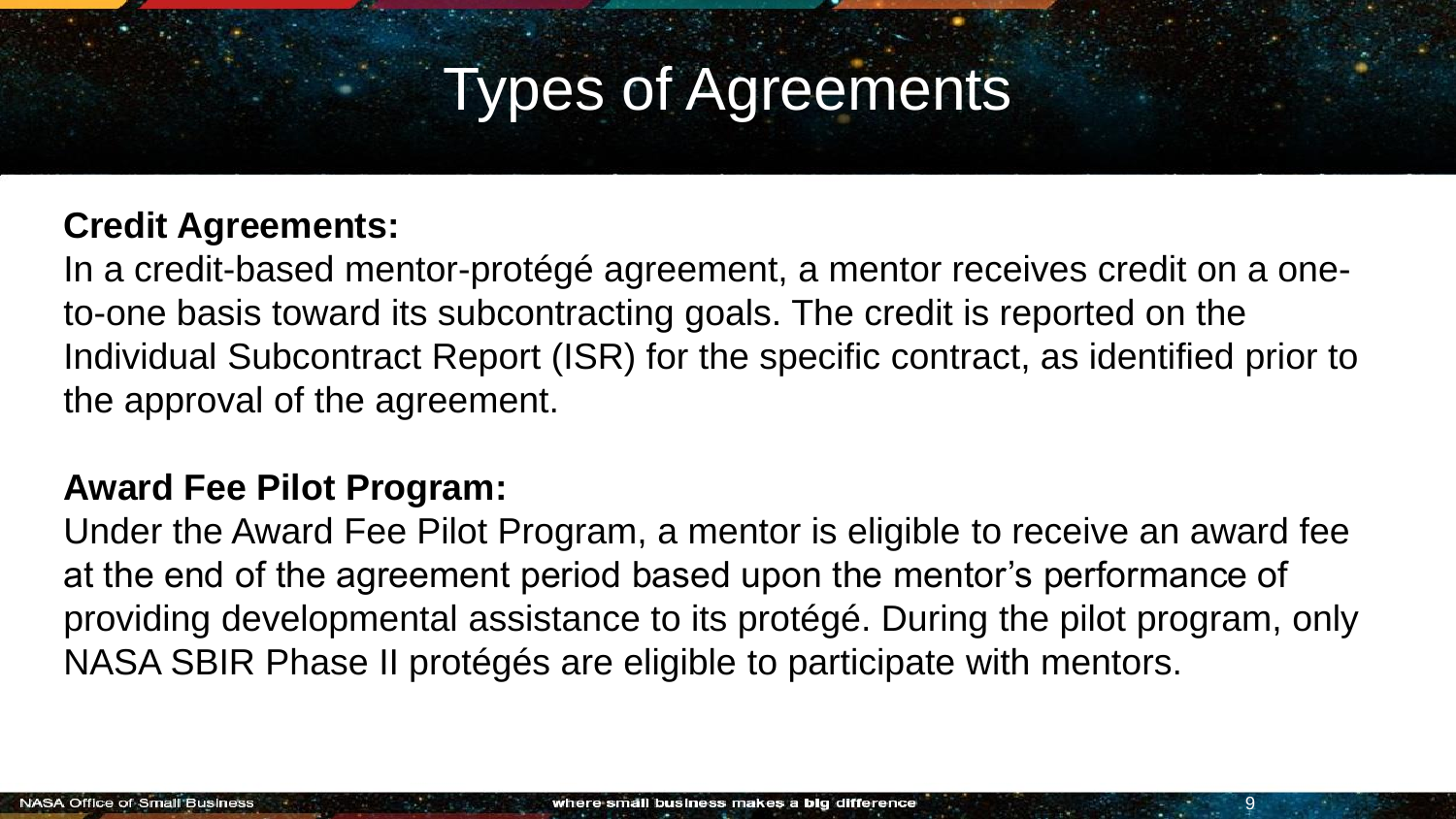#### MSFC Past and Current Mentor Protégé Agreements

| <b>MENTOR</b>                                          | <b>PROTÉGÉ</b>                    | PROTÉGÉ CLASSIFICATION  | <b>CONTRACT</b>    | <b>AGREEMENT LENGTH</b> |
|--------------------------------------------------------|-----------------------------------|-------------------------|--------------------|-------------------------|
| Aerojet Rocketdyne                                     | <b>ICO RALLY</b>                  | HUBZone, WOSB           | NNM16AA02C         | 36 Months               |
| <b>ATK Aerospace</b>                                   | Florida A&M                       | <b>HBCU</b>             | NNM07AA75C         | 9 Months                |
| <b>ATK Aerospace</b>                                   | <b>Lansmont Corporation</b>       | <b>SDVO SB</b>          | NNM07AA75C         | 18 Months               |
| CH <sub>2</sub> M                                      | Alycon, Inc.                      | <b>SDB</b>              | NNM12AA05C         | 4.5 Months              |
| Jacobs                                                 | <b>CRM Solutions, Inc.</b>        | HUBZone, WOSB           | NNM12AA41C         | 30.5 Months             |
| Jacobs                                                 | Linc Research, Inc.               | <b>HUBZone</b>          | NNM12AA41C         | 24 Months               |
| Jacobs                                                 | Tuskegee University               | <b>HBCU</b>             | NNM05AA50C         | 36 Months               |
| Pratt & Whitney Rocketdyne                             | Alabama A&M                       | <b>HBCU</b>             | NNM06AB13C         | 24 Months               |
| Pratt & Whitney Rocketdyne                             | <b>Avans Machine</b>              | <b>HUBZone</b>          | NNM06AB13C         | 24 Months               |
| <b>SAIC</b>                                            | <b>Oakwood University</b>         | <b>HBCU</b>             | NNM04AA02C         | 36 Months               |
| <b>Teledyne Brown Engineering</b>                      | <b>Alabama State University</b>   | <b>HBCU</b>             | NNM12AA29C         | 12 Months               |
| <b>Teledyne Brown Engineering</b>                      | <b>MartinFederal Consulting</b>   | <b>SDVO SB</b>          | NNM13AA29C         | 12 Months               |
| <b>Teledyne Brown Engineering</b>                      | University of Nevada Las<br>Vegas | <b>MSI</b>              | NNM12AA29C         | 12 Months               |
| The Boeing Co.                                         | <b>AMRO Fabrication</b>           | <b>WOSB</b>             | NNM07AB03C         | 36 Months               |
| The Boeing Co.                                         | <b>Orion Propulsion</b>           | <b>SBIR Phase II</b>    | Ares<br>Production | 18 Months               |
| <b>URS Federal Services, Inc.,</b><br>An AECOM Company | Seabrook Solutions, LLC.          | Native American, EDWOSB | NNM08AA54C         | 25 Months               |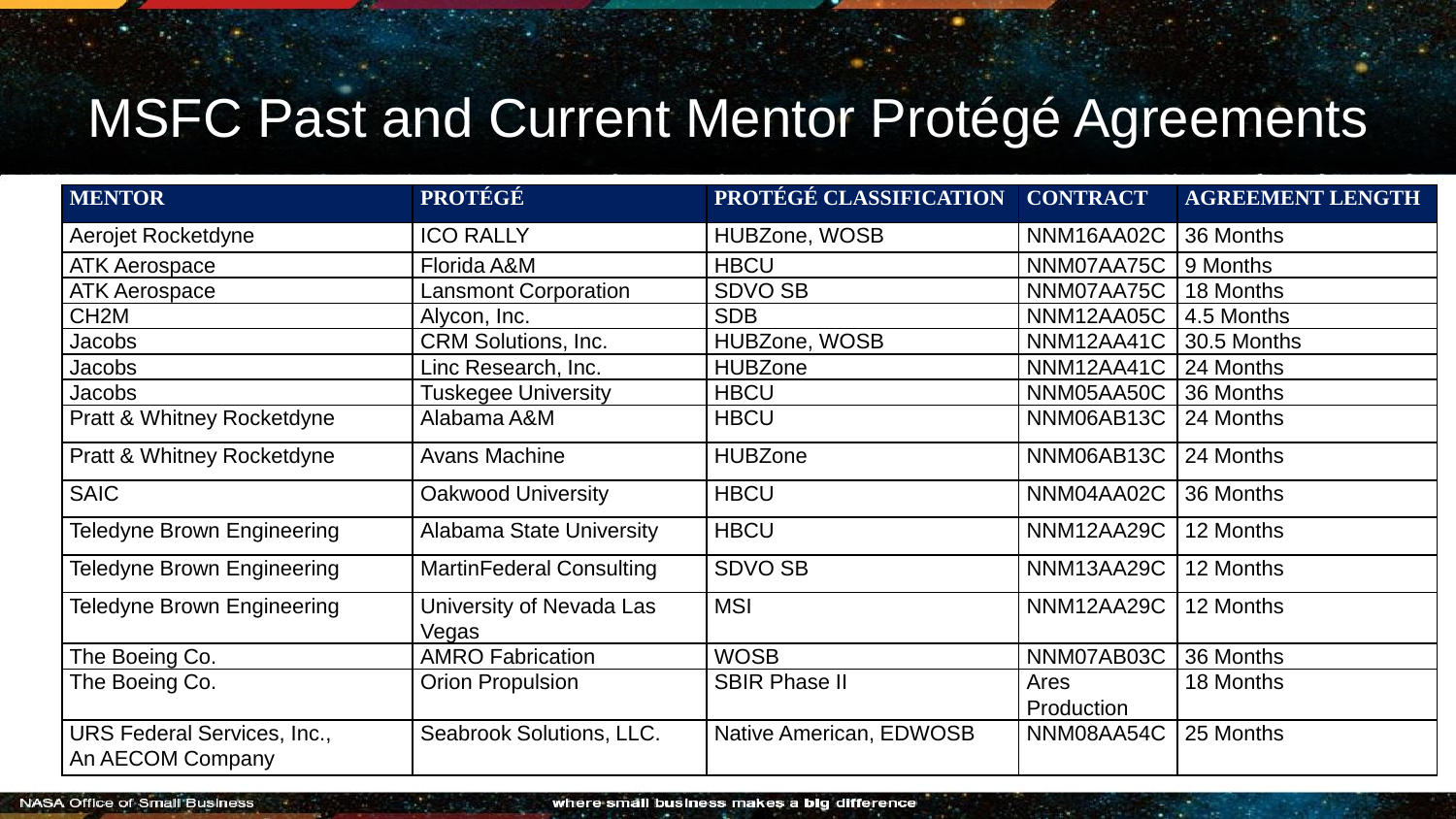## Proposal Evaluation

**The evaluation of all proposed agreements will be based on the following criteria:** 

- Merit of the developmental assistance to the protégé
- Perceived benefit and/or value of the agreement to NASA
- Percentage of hours associated with the technical transfer
- Subcontracting opportunities available to the protégé
- Utilization of HBCU/MSIs, PTACs, and SBA Business Development Centers (SBDCs)
- Proposed cost

11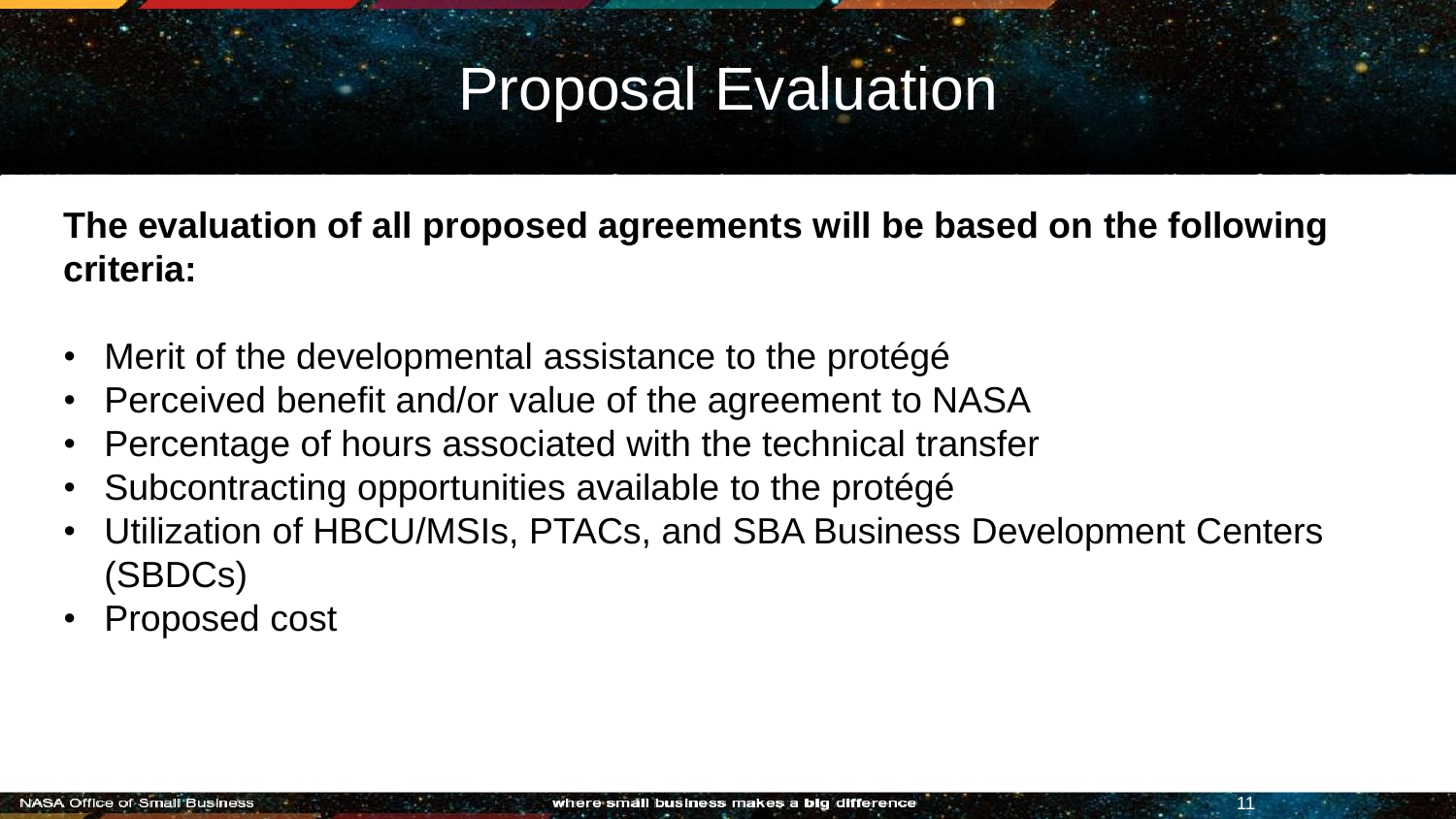#### How to Participate

- **Locate a partner**—Mentors and protégés are required to establish their own counterparts. Each company has its own internal processes and procedures for locating partners. These processes are not mandated by NASA.
- **Determine developmental assistance to be provided**—Prior to filling out the agreement template, the mentor must perform a needs assessment of the protégé to determine what type of developmental assistance is required. The dollar value associated with the technical transfer tasks should be approximately 70 percent of the proposed hours and cost. The remaining 30 percent may be related to business development tasks.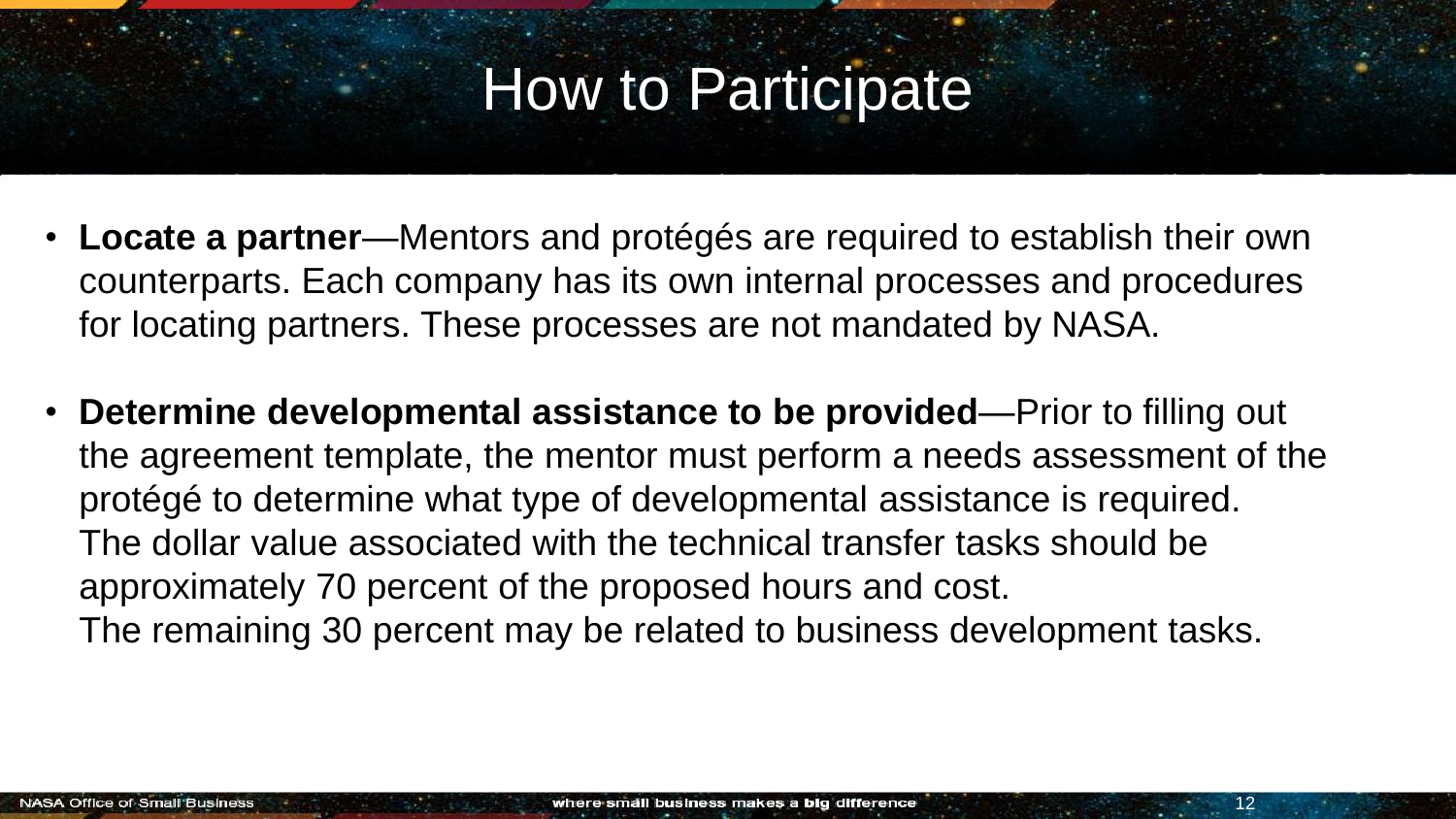## How to Participate (cont.)

- **Submit agreement for approval**—The agreements are submitted to one of the NASA Centers for review and endorsement. The agreement officially begins on the date of the incorporation of the agreement into a contractual vehicle via a contract modification signed by the contracting officer. Once the agreement begins, the mentor may start providing the developmental assistance outlined and reporting credit is received. Agreement period of performance can be up to 36 months.
- **Fulfill all reporting requirements**—The reporting requirements for the NASA MPP include the following:
	- Semiannual reports
	- Annual reviews
	- Protégé post-agreement reports